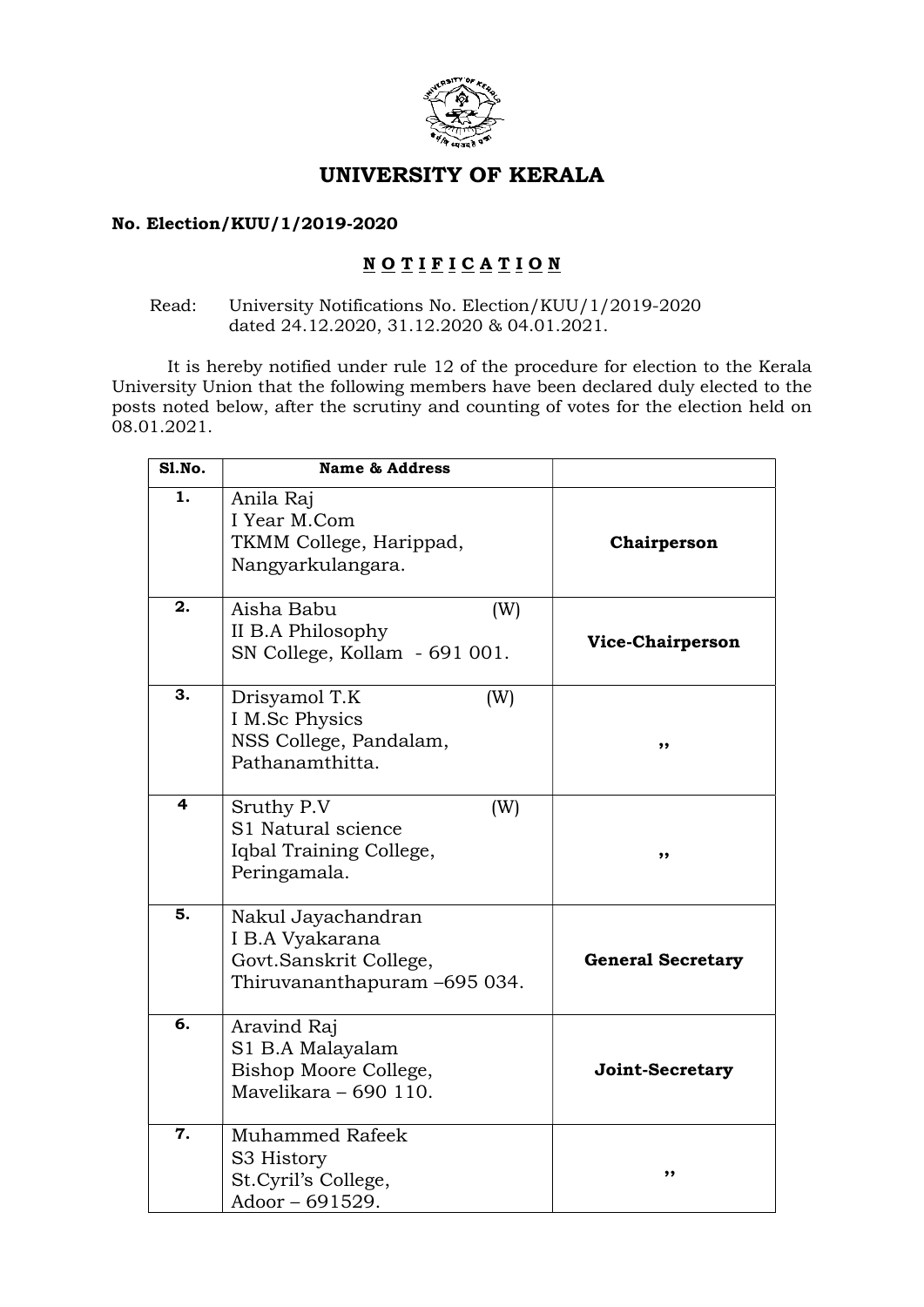#### V. EXECUTIVE COMMITTEE

| $\mathbf{1}$            | Aravind M<br>I B.A Political Science<br>SN College,<br>Kollam - 691 001.                                                     |
|-------------------------|------------------------------------------------------------------------------------------------------------------------------|
| 2                       | Hareesh S<br>S3 B.A Sociology<br>KNM Govt.Arts & Science College,<br>Kanjiramkulam-695524.                                   |
| 3                       | Karthik C.R<br>S3 Statistics<br>Govt. College, Kariavatttom,<br>Thiruvananthapuram – 695 581.                                |
| $\overline{\mathbf{4}}$ | Athira Babu<br>(W)<br>I B.Com Co-operation<br>Mannaniya College of Arts & Science,<br>Pangode, Thiruvananthapuram - 695 609. |
| 5                       | Ajith Kumar A<br>S1 BCA, College of Applied Sciences,<br>Karthikapally,<br>Haripad, Alappuzha -690516                        |
| 6                       | Rahul Pillai R<br>S3 Mathematics<br>St. Stephen's College,<br>Pathanapuram 689 695.                                          |
| 7                       | Amalnath S.S<br>II B.A Communicative English<br>Iqbal College, Peringammala,<br>Thiruvananthapuram - 695 563.                |
| 8                       | Souray Suresh<br>II BA Malayalam<br>SD college,<br>Alappuzha-688003.                                                         |
| 9                       | Naidu Arun Sai<br>II Year B Com<br>NSS College,<br>Cherthala-688556.                                                         |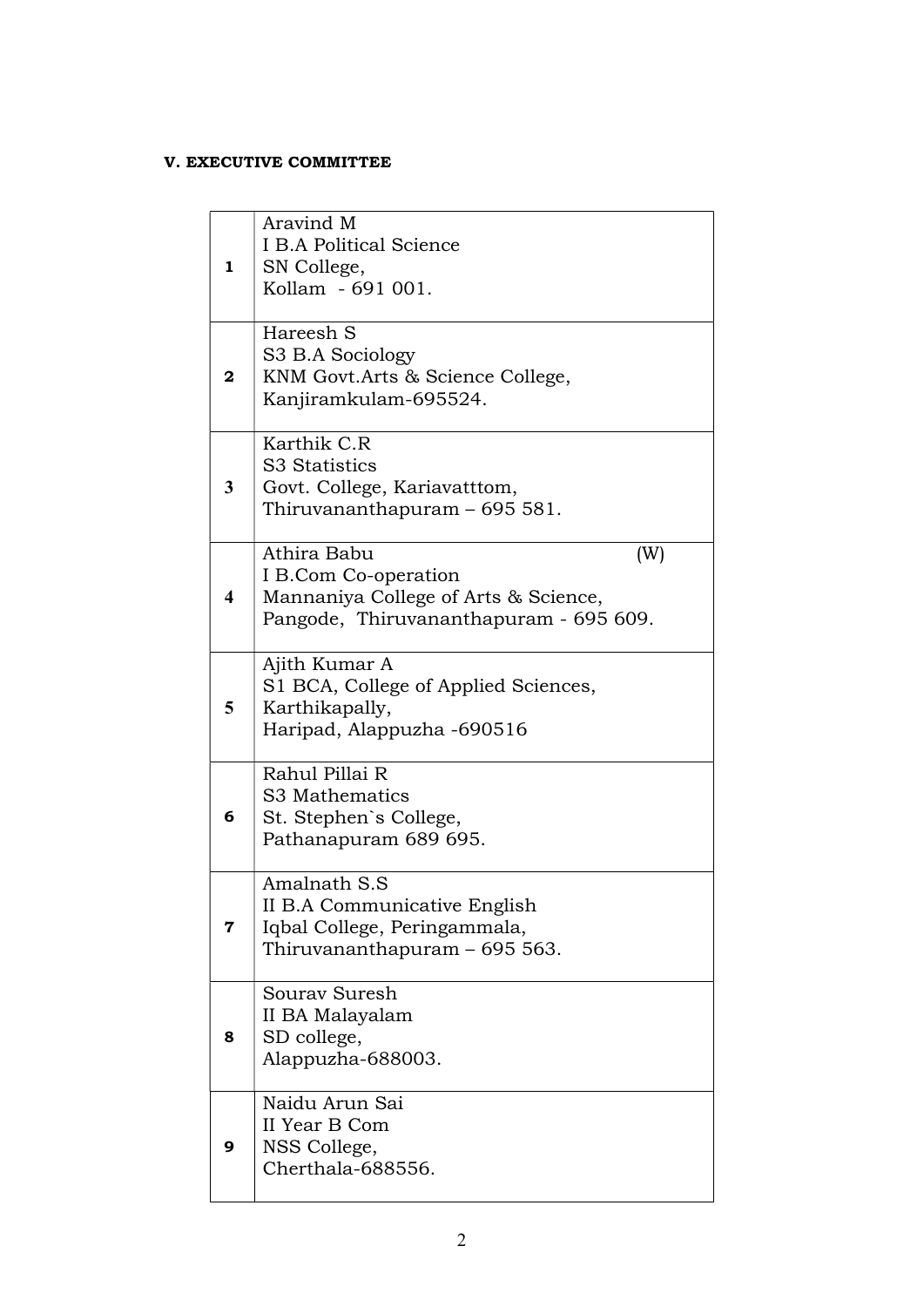| 10 | Vishnu Chandran<br><b>I B.A Economics</b><br>Sree Narayana College,<br>Punalur.         |     |
|----|-----------------------------------------------------------------------------------------|-----|
| 11 | Sreekuttan U<br><b>I B.A Economics</b><br>NSS College, Pandalam,<br>Pathanamthitta.     |     |
| 12 | Hajira Beevi N<br>I Sem BA LLB,<br>NSS Law College, Kottiyam, Kollam.                   | (W) |
| 13 | Jino Joy<br><b>S4 Electronics</b><br>Emmanuel College, Vazhichal<br>Thiruvananthapuram. |     |
| 14 | Salman Thajudheen<br>II Year Zoology<br>TKMM College, Harippad,<br>Nangyarkulangara.    |     |
| 15 | Afiya Sanil<br>I Year B.Ed Commerce<br>Ramavilasam Training College,<br>Valakam.        | (W) |

### VI ACCOUNTS COMMITTEE

| Government Arts & Science College,   |
|--------------------------------------|
|                                      |
| Millath College of Teacher Education |
|                                      |